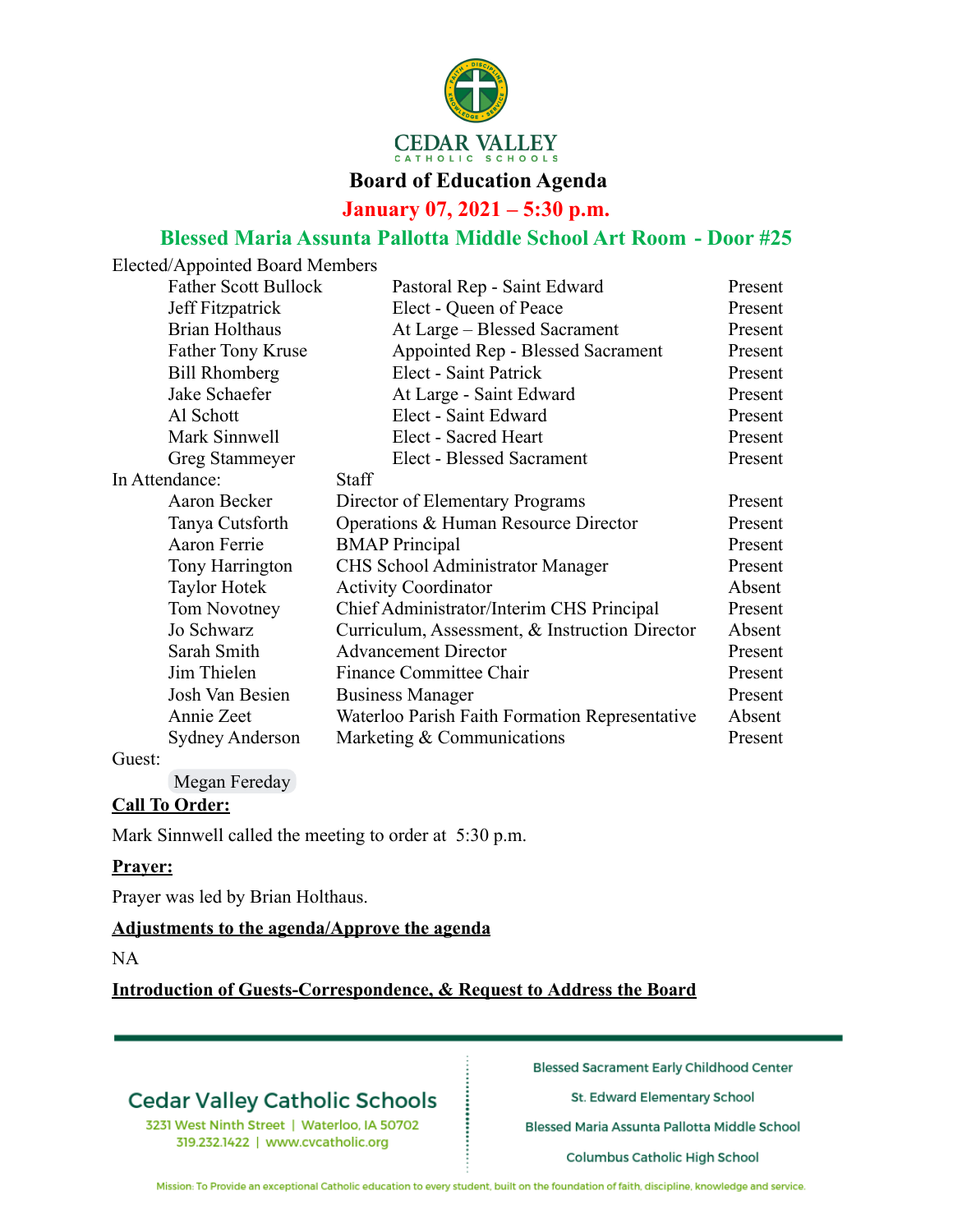

NA

### **Consent agenda:**

A motion to approve the consent agenda. (Bill Rhomberg, Greg Stammeyer) Motion Carried.

#### **Information:**

1. College Career Planning Initiative - Sarah Smith

Sarah gave details of the new Megan & Chris Fereday College and Career Planning Program starting this semester at Columbus. The Fereday's made a donation to the school to implement this program to help all students at Columbus be prepared for college and careers outside of high school. Highlights of the program are:

- Full time associate to support online college coursework during the school day
- Naviance Software to support the program
- Parent Seminars on College and Career Planning
- Full time director to development and implement the program
- Individualized meetings with students
- 2. Catholic Schools Week Sarah Smith

Catholic Schools

Sunday - Celebrate Parishes at masses

Monday - Celebrate Community with service projects within the community

Tuesday - Celebrate Students all about the kids

Wednesday - Celebrate Nation with government and board officials in the classrooms Thursday - Celebrate Vocations with priests, deacons and sister visiting students along with alumni visits/virtual

Friday - Celebrate Staff with mystery teachers to give teachers a break along with lunch Saturday - Celebrate Parents with special treats from students and staff

### **Old business – Action Items:**

1. Revised Winter Sports Spectator Guidelines - Taylor Hotek Updated information from the NICL was included in the packet.

### **New business – Action Items:**

1. 2021-2022 Academic Calendar – Tanya Cutsforth

A motion to approve the 2021-2022 Academic Calendar pending Waterloo Community Schools final calendar.

# **Cedar Valley Catholic Schools**

3231 West Ninth Street | Waterloo, IA 50702 319.232.1422 | www.cvcatholic.org

**Blessed Sacrament Early Childhood Center** 

St. Edward Elementary School

Blessed Maria Assunta Pallotta Middle School

Columbus Catholic High School

Mission: To Provide an exceptional Catholic education to every student, built on the foundation of faith, discipline, knowledge and service.